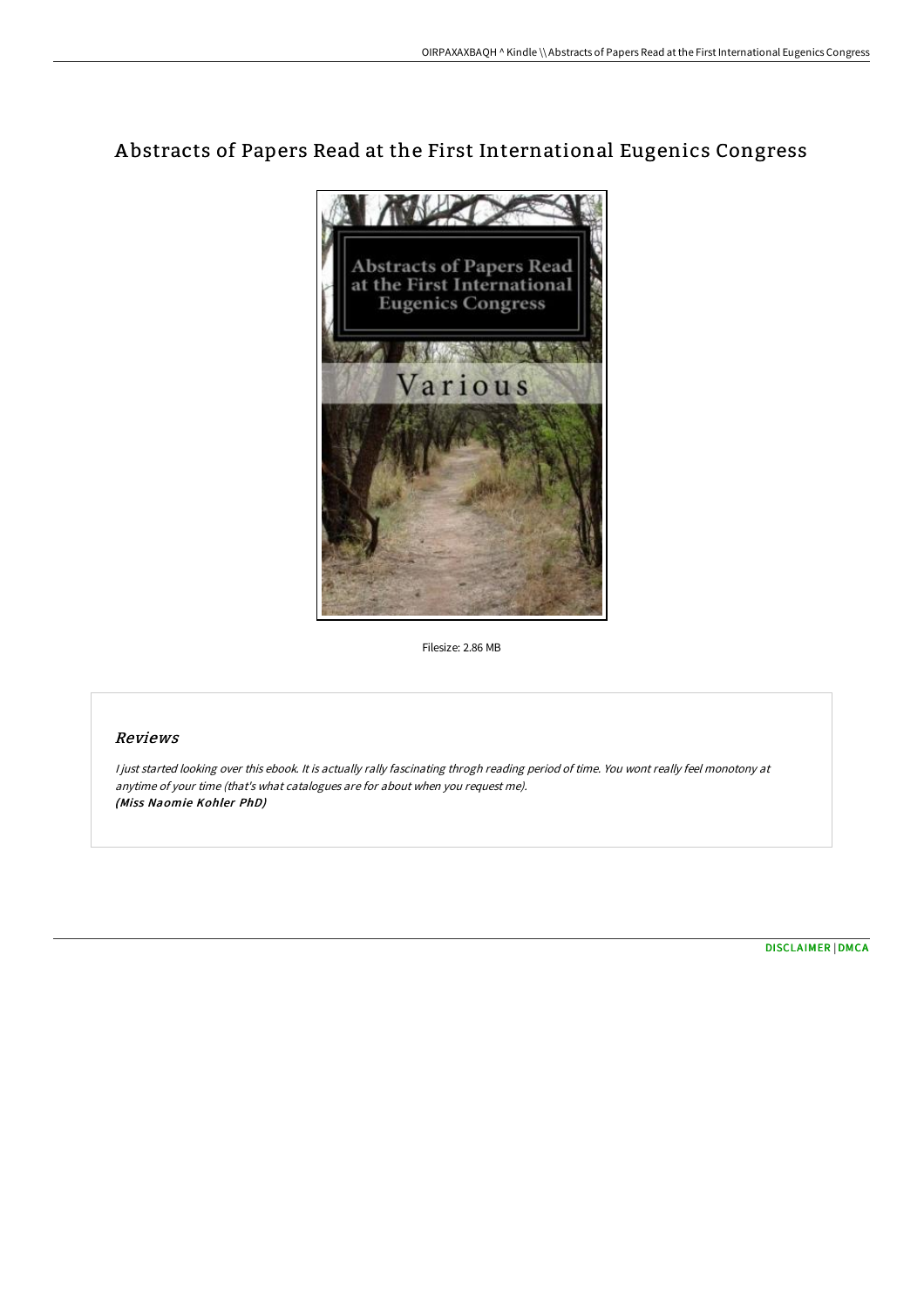# ABSTRACTS OF PAPERS READ AT THE FIRST INTERNATIONAL EUGENICS CONGRESS



Createspace Independent Publishing Platform, 2015. PAP. Condition: New. New Book. Delivered from our UK warehouse in 4 to 14 business days. THIS BOOK IS PRINTED ON DEMAND. Established seller since 2000.

 $\blacksquare$ Read Abstracts of Papers Read at the First [International](http://techno-pub.tech/abstracts-of-papers-read-at-the-first-internatio.html) Eugenics Congress Online  $\blacksquare$ Download PDF Abstracts of Papers Read at the First [International](http://techno-pub.tech/abstracts-of-papers-read-at-the-first-internatio.html) Eugenics Congress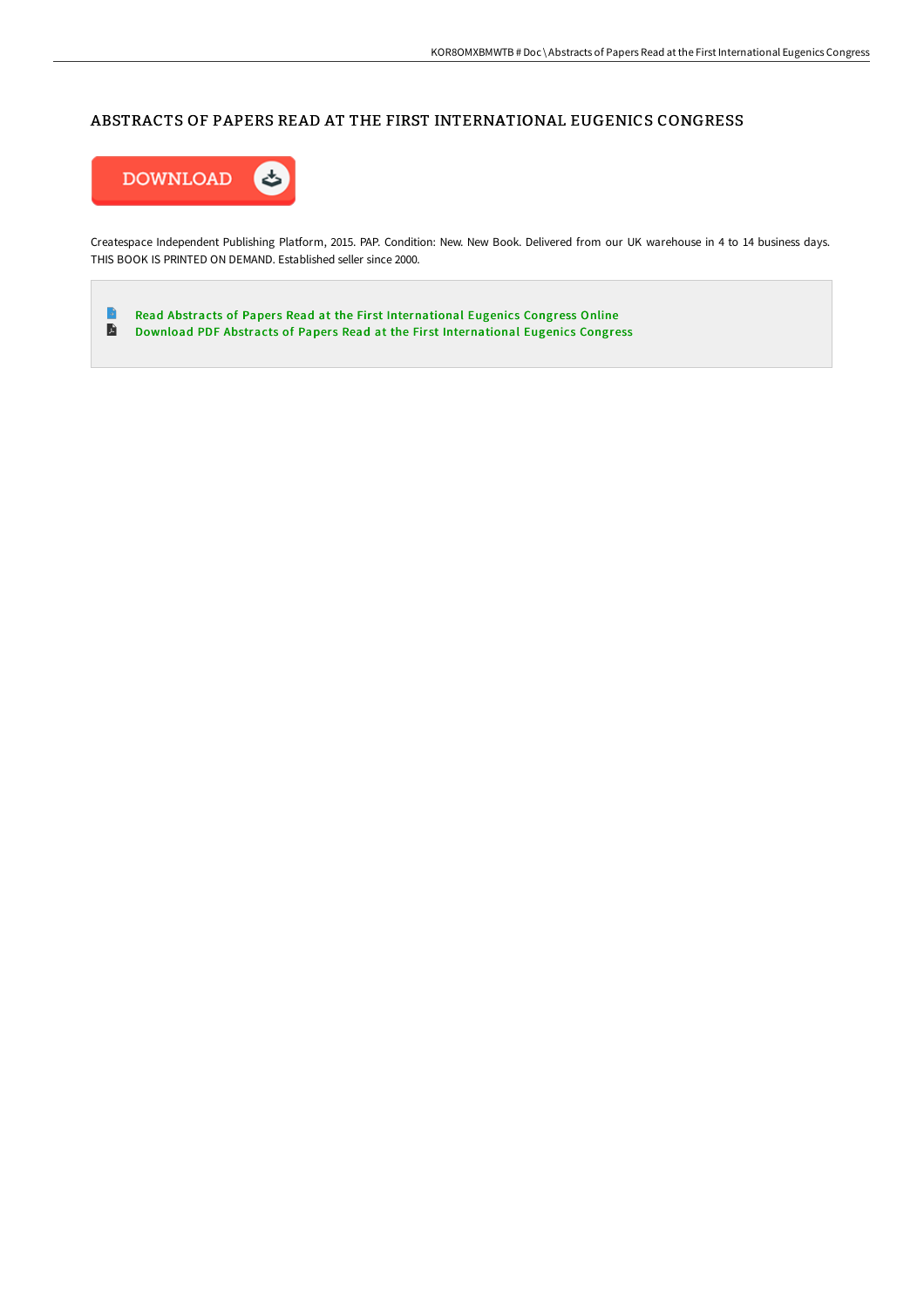## Other Books

| __<br>____<br><b>Service Service</b> |
|--------------------------------------|
|                                      |

Oxford Reading Tree Read with Biff, Chip and Kipper: Phonics: Level 2: A Yak at the Picnic (Hardback) Oxford University Press, United Kingdom, 2014. Hardback. Book Condition: New. Mr. Nick Schon (illustrator). 177 x 148 mm. Language: English . Brand New Book. Read With Biff, Chip and Kipperis the UK s best-selling... Download [Document](http://techno-pub.tech/oxford-reading-tree-read-with-biff-chip-and-kipp-8.html) »

| __      |
|---------|
|         |
| _<br>__ |

#### Short Stories Collection I: Just for Kids Ages 4 to 8 Years Old

2013. PAP. Book Condition: New. New Book. Delivered from our UK warehouse in 3 to 5 business days. THIS BOOK IS PRINTED ON DEMAND. Established seller since 2000. Download [Document](http://techno-pub.tech/short-stories-collection-i-just-for-kids-ages-4-.html) »

| __                                                      |  |
|---------------------------------------------------------|--|
| the control of the control of the control of<br>_______ |  |
|                                                         |  |

## Short Stories Collection II: Just for Kids Ages 4 to 8 Years Old

2013. PAP. Book Condition: New. New Book. Delivered from our UK warehouse in 3 to 5 business days. THIS BOOK IS PRINTED ON DEMAND. Established seller since 2000. Download [Document](http://techno-pub.tech/short-stories-collection-ii-just-for-kids-ages-4.html) »

| __ |
|----|
|    |
| -  |
|    |

## Short Stories Collection III: Just for Kids Ages 4 to 8 Years Old

2013. PAP. Book Condition: New. New Book. Delivered from our UK warehouse in 3 to 5 business days. THIS BOOK IS PRINTED ON DEMAND. Established seller since 2000. Download [Document](http://techno-pub.tech/short-stories-collection-iii-just-for-kids-ages-.html) »

| __ |  |
|----|--|
|    |  |
|    |  |

## Read Write Inc. Phonics: Yellow Set 5 Non-Fiction 3 Fun at the Fair

Oxford University Press, United Kingdom, 2016. Paperback. Book Condition: New. 207 x 170 mm. Language: N/A. Brand New Book. These decodable non-fiction books provide structured practice for children learning to read. Each set of books...

Download [Document](http://techno-pub.tech/read-write-inc-phonics-yellow-set-5-non-fiction--1.html) »